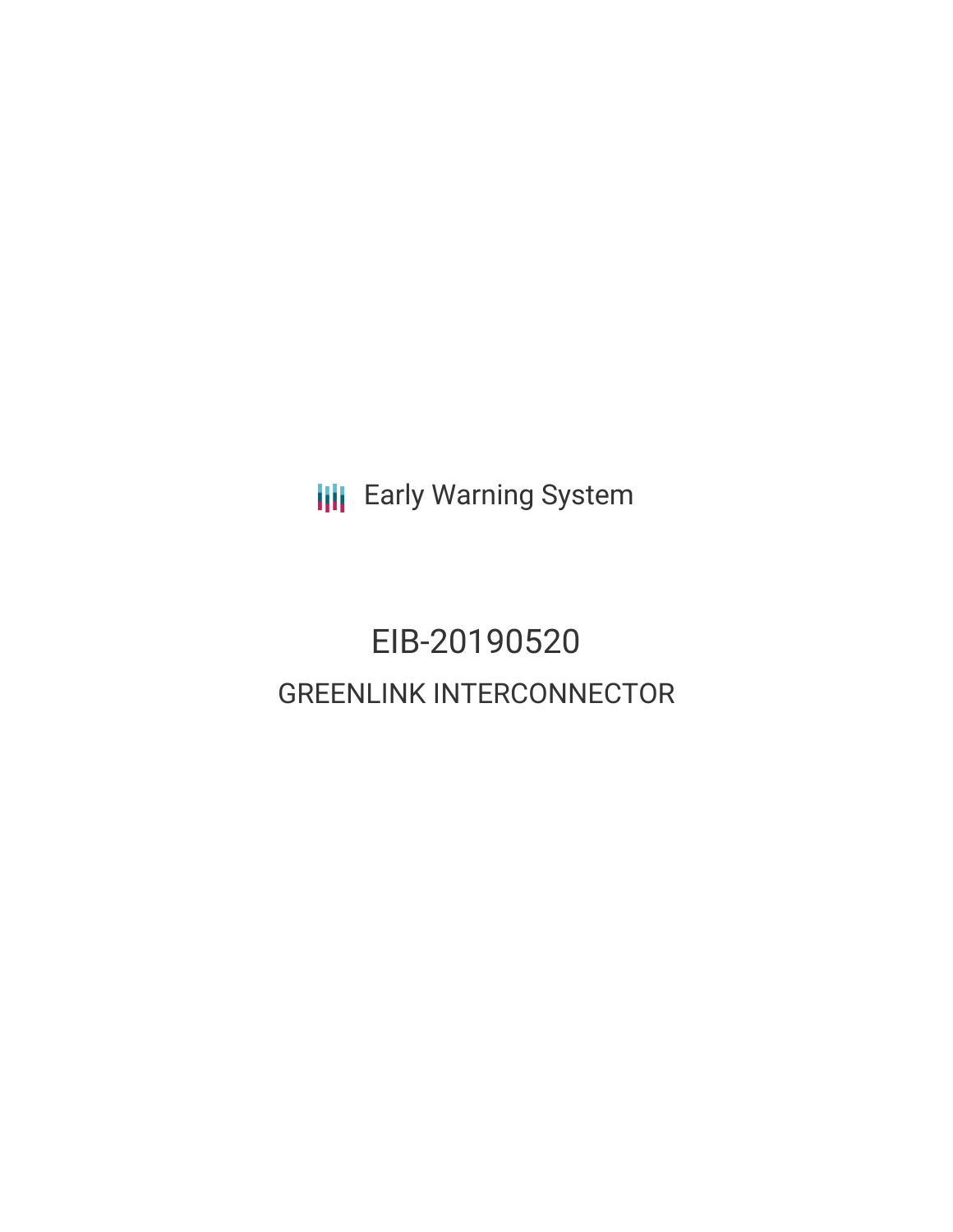### **Quick Facts**

| <b>Countries</b>               | Ireland                             |
|--------------------------------|-------------------------------------|
| <b>Financial Institutions</b>  | European Investment Bank (EIB)      |
| <b>Status</b>                  | Approved                            |
| <b>Bank Risk Rating</b>        | U                                   |
| <b>Voting Date</b>             | 2021-10-13                          |
| <b>Borrower</b>                | <b>GREENLINK INTERCONNECTOR LTD</b> |
| <b>Sectors</b>                 | Energy                              |
| <b>Investment Type(s)</b>      | Loan                                |
| <b>Investment Amount (USD)</b> | \$238.50 million                    |
| <b>Project Cost (USD)</b>      | \$665.58 million                    |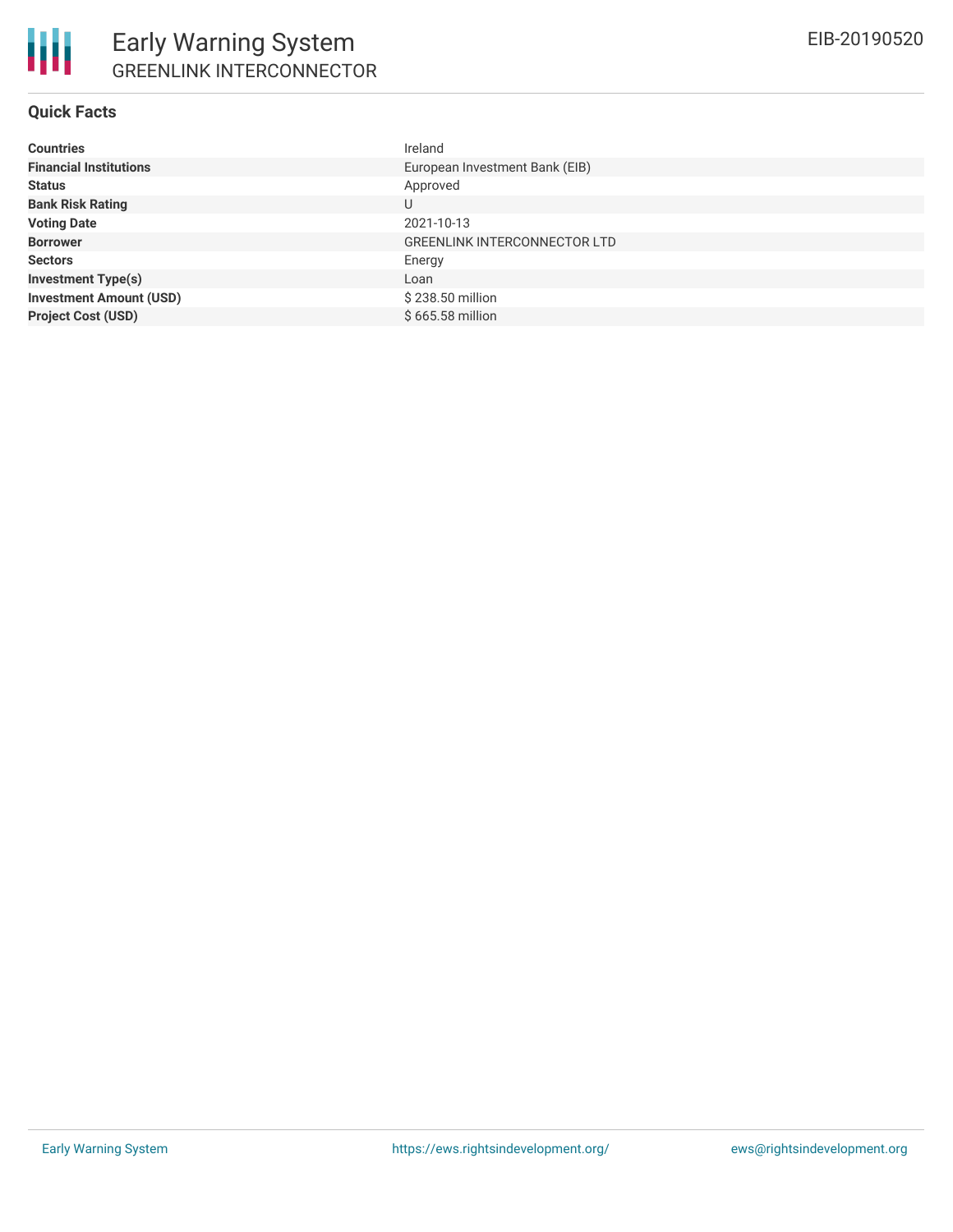

## **Project Description**

According to the bank website, the project consists in a 500MW high voltage direct current (HVDC) subsea electricity interconnector between Ireland and Great Britain. The cable route is approximately 205 km in length between the Pembroke Converter Station and the Great Island Converter Station of which 7 km is onshore in Wales, 170 km is subsea and 28 km is onshore in Ireland.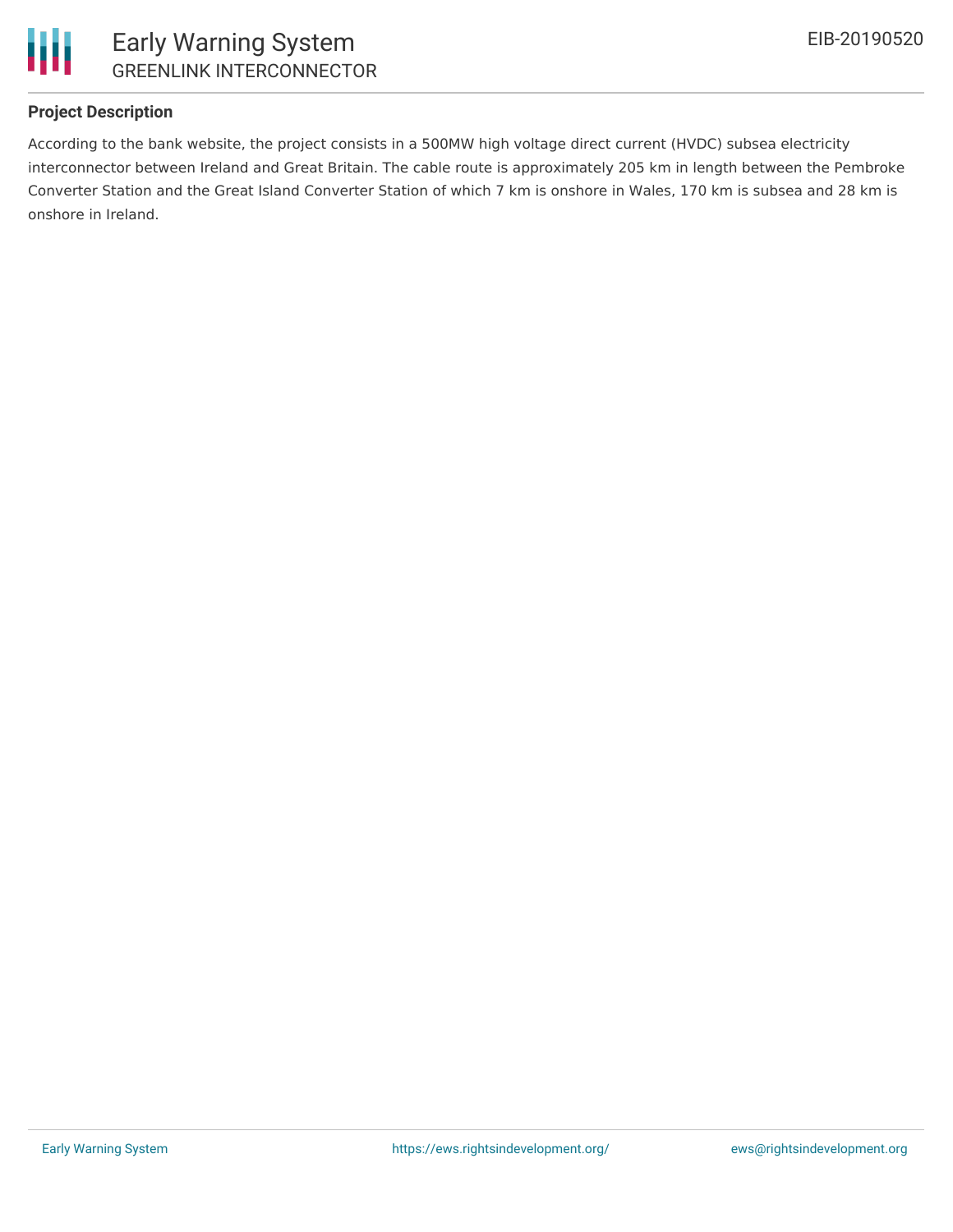

## **Investment Description**

European Investment Bank (EIB)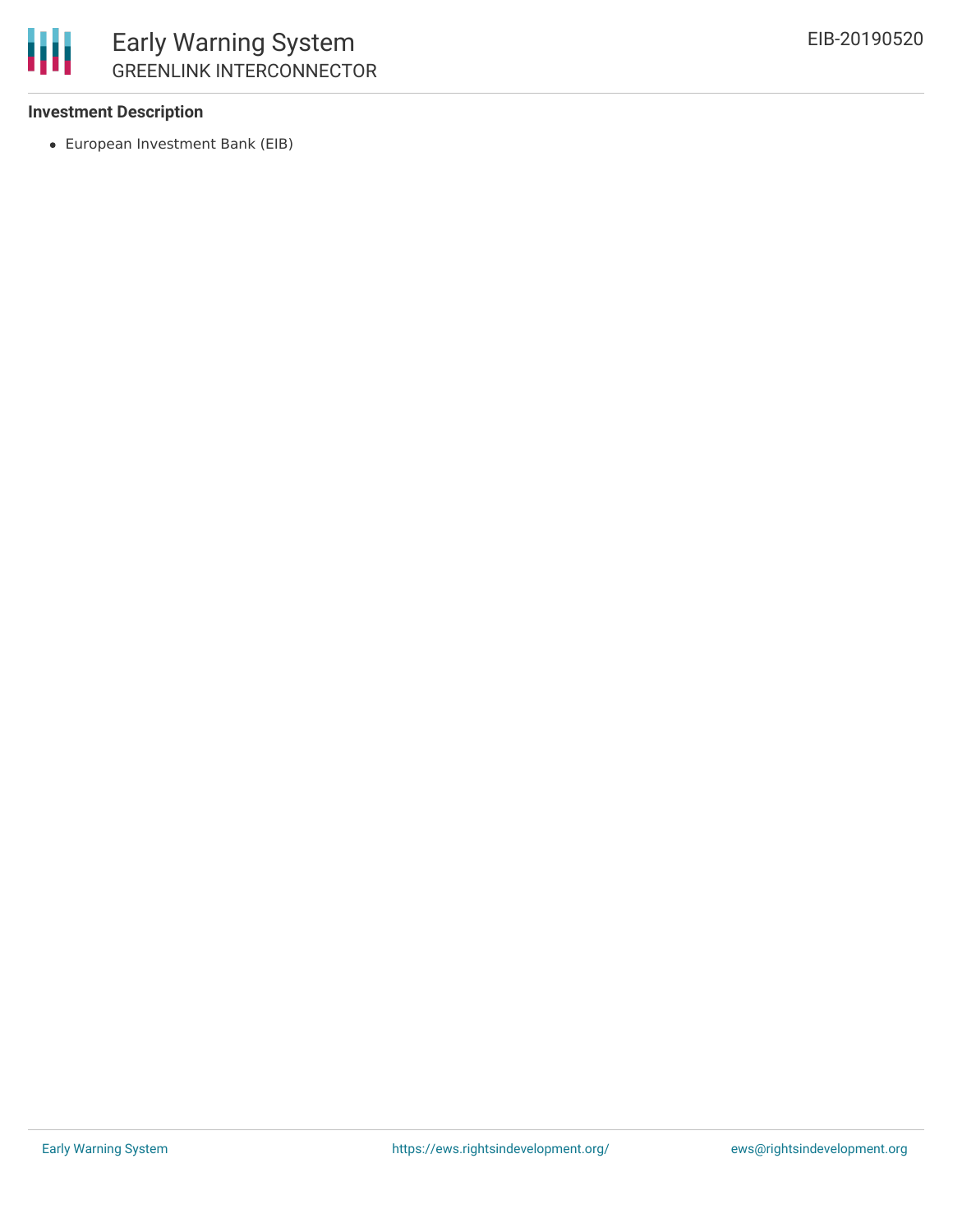## **Contact Information**

## ACCESS TO INFORMATION

You can submit an information request for project information at: https://www.eib.org/en/infocentre/registers/requestform/request-form-default.htm

## ACCOUNTABILITY MECHANISM OF EIB

The EIB Complaints Mechanism is designed to facilitate and handle complaints against the EIB by individuals, organizations or corporations affected by EIB activities. When exercising the right to lodge a complaint against the EIB, any member of the public has access to a two-tier procedure, one internal - the Complaints Mechanism Office - and one external - the European Ombudsman. A complaint can be lodged via a written communication addressed to the Secretary General of the EIB, via email to the dedicated email address: complaints@eib.org, by completing the online complaint form available at the following address: http://www.eib.org/complaints/form via fax or delivered directly to the EIB Complaints Mechanism Division, any EIB local representation office or any EIB staff. For further details, check:

http://www.eib.org/attachments/strategies/complaints\_mechanism\_policy\_en.pdf

When dissatisfied with a complaint to the EIB Complaints Mechanism, citizens can then turn towards the European Ombudsman. A memorandum of Understanding has been signed between the EIB and the European Ombudsman establishes that citizens (even outside of the EU if the Ombudsman finds their complaint justified) can turn towards the Ombudsman on issues related to 'maladministration' by the EIB. Note that before going to the Ombudsman, an attempt must be made to resolve the case by contacting the EIB. In addition, the complaint must be made within two years of the date when the facts on which your complaint is based became known to you. You can write to the Ombudsman in any of the languages of the European Union. Additional details, including filing requirements and complaint forms, are available at: http://www.ombudsman.europa.eu/atyourservice/interactiveguide.faces